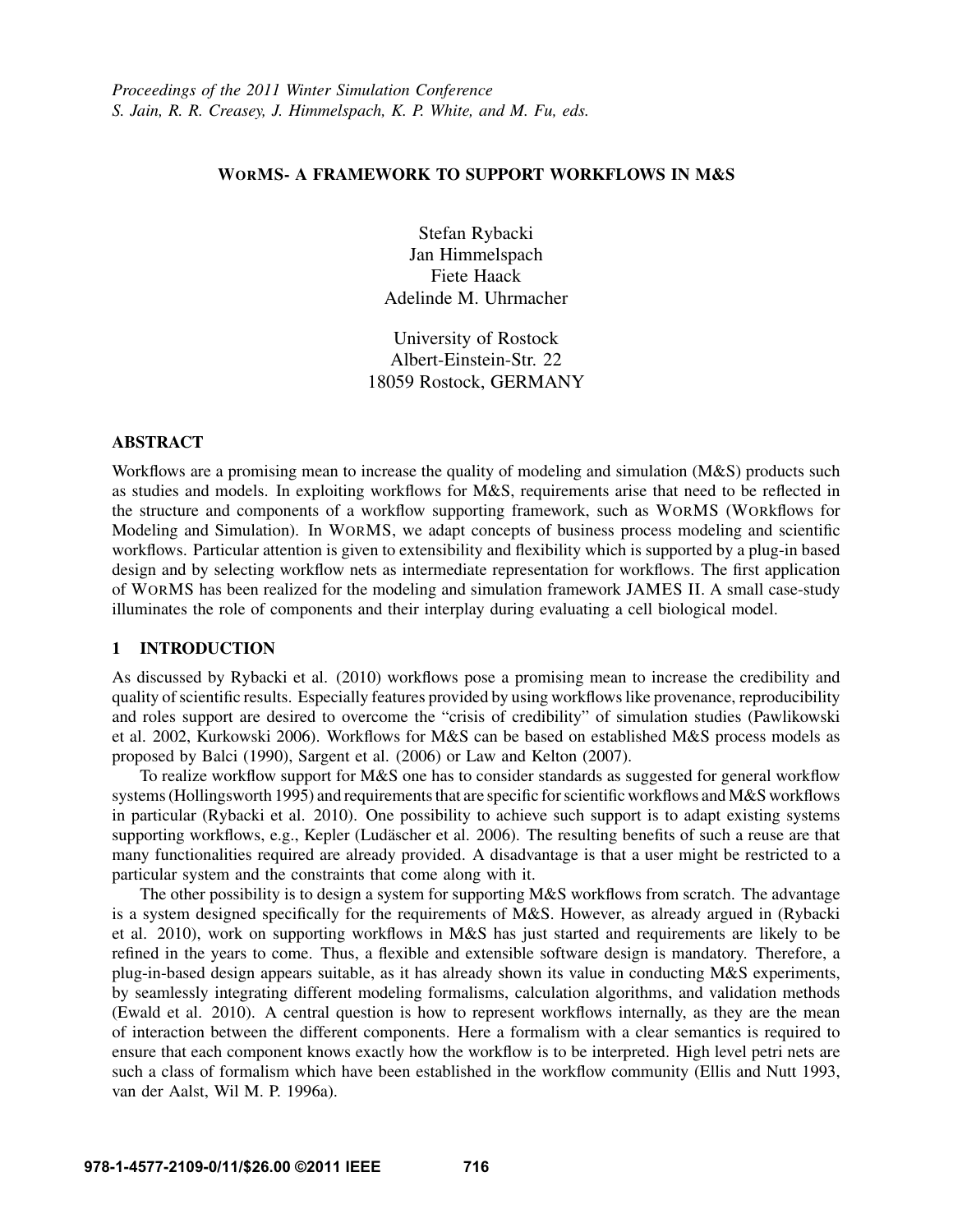With our plug-in based framework WORMS (WORkflows for Modeling and Simulation) we focus on the second possibility, the design of a workflow system supporting M&S from scratch. In the following the central components of WORMS and their interplay will be presented as well as the integration of WORMS into a simulation framework, here JAMES II (Himmelspach and Uhrmacher 2007, Dalle et al. 2009).

# 2 BACKGROUND

# 2.1 Workflows & Workflow Systems

Different definitions of a process, a workflow, and a task exist. We use the definitions found in (van der Aalst and van Hee 2004):

Workflow is defined as a network of tasks with rules that determine the (partial) order in which the tasks should be performed. A rule can be either "Sequencing", "Selection of choice", or "Parallelism".

Task is a logical unit of work carried out by one resource.

Resource can be anything that is able to perform specific tasks such as a machine, person, group of machines or persons.

Workflow (Management) System manages resources and the execution of the workflow.

The Workflow Management Coalition (WfMC) has developed a conceptual architecture for workflow management systems (Hollingsworth 1995). This design covers a lot of potential scenarios and so it is no surprise that the framework presented in this paper shares some similarities with the WfMC concept.

# 2.2 Representing Workflows

One of the crucial questions in any workflow system is how to represent the workflow. Meanwhile there exist a number of description languages and notations originated in the business domain, e.g., XPDL (WfMC 2008), BPEL (Juric 2006), BPMN (White 2004), and UML (Dumas and ter Hofstede 2001, Rodríguez et al. 2011). Further, extensions of the Petri Net formalism are used to represent workflows, such as Colored Petri Nets (Merz, M. and Moldt, D. and Müller, K. and Lamersdorf, W. 1994), Workflow Nets (van der Aalst, Wil M. P. 1996a) and ICNs (Ellis and Nutt 1993). The formal semantics of the Petri Net based representations allow to exploit diverse analysis tools to check diverse properties of the workflows (Schmidt 2000, Verbeek and Aalst 2000). Thereby problems and faults can be detected and thus the quality of the workflows can be improved.

# 2.3 Requirements for M&S

Although a system supporting workflows in M&S is characterized by the typical requirements of scientific workflows (see Ludäscher et al. (2006), Gil et al. (2007)), a few requirements appear to be rather specific to M&S. Those requirements are: *Scalability, User-interaction, Detached execution, Reliability & fault-tolerance, Data provenance, Smart reruns, Workflow monitoring & control, Workflow Roles, Collaborations & Delegation, System Stability* and *Data Security* (The bold ones are those identified as particularly important for a system supporting workflows in M&S.) (Rybacki et al. 2010).

These requirements form the base for the development of our framework WORMS.

# 3 THE FRAMEWORK WORMS

# 3.1 Framework Overview

WORMS is realized as a framework and thus the implementation can be used to ease the integration of workflow support into different M&S systems.

The basic architecture of our framework is plug-in based and follows the strategy pattern (Gamma et al. 1995), by providing extension points where custom "strategies" respectively plug-ins can be plugged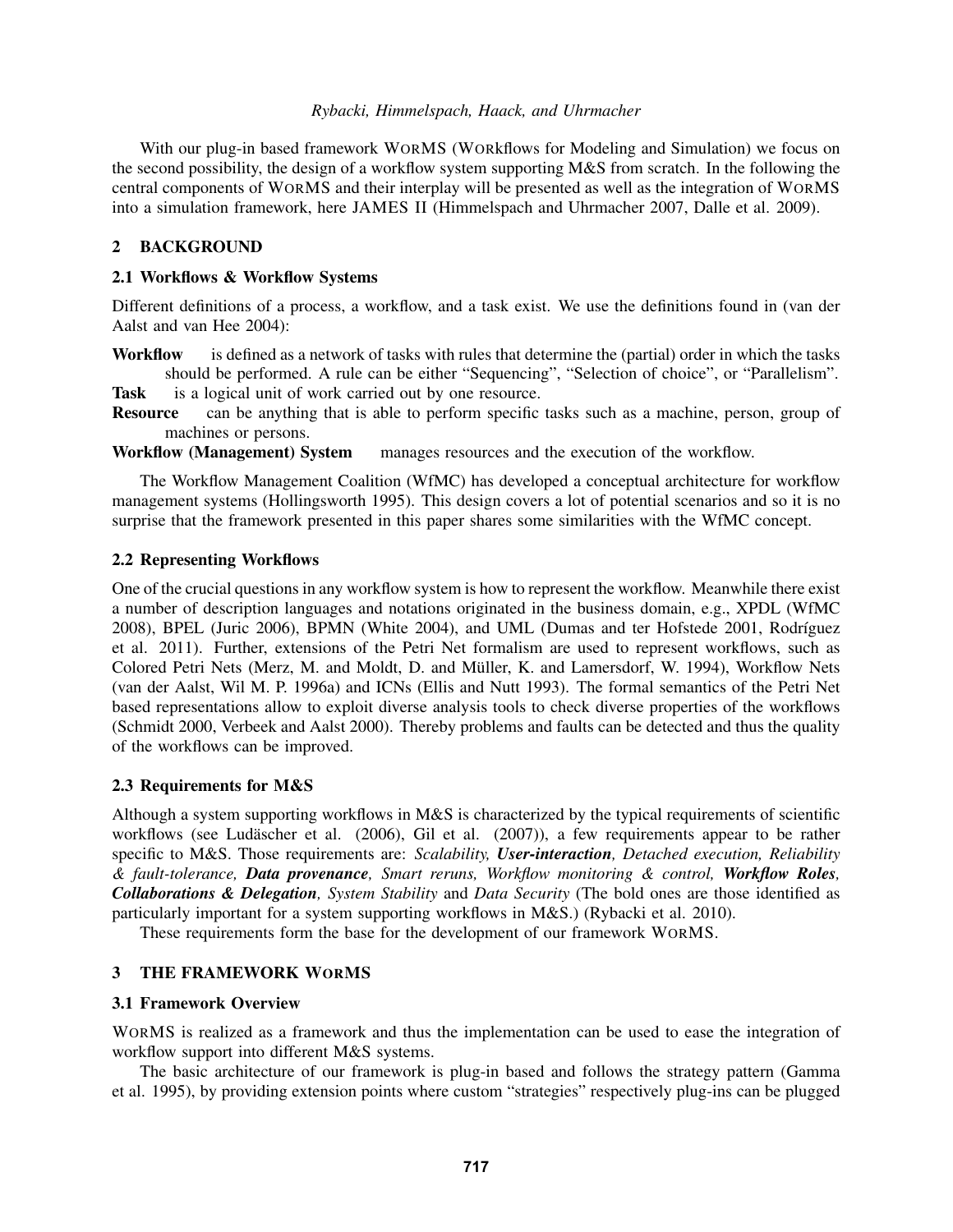

Rybacki, Himmelspach, Haack, and Uhrmacher

Figure 1: Framework Overview. Fixed parts are painted in green, extensions points in blue.

in as needed. In addition to extensions points there are fixed parts responsible for managing, organizing and orchestrating the plug-ins.

The components of WORMS are sketched in Figure 1. The system is composed of two main parts. The first part consists of the management components which comprise the plug-in management, the workflow repositories, and the user management. The second part is dedicated to the workflow execution (the Workflow Engine), which makes intensive use of the first part.

The Workflow Engine has a specific Intermediate Representation, which is used to represent the workflows internally. The plug-ins that are provided for extension points of the Workflow Engine, i.e., Analysis, Converter, Workflow Executor, Monitoring and Data Store, have to rely on this representation. The components in the first part (Plug-in Provider, Security and User/Role Management and the Workflow Repository) are not Workflow Engine specific and can be reused with different engines. A special case is the *Administration* extension point which is *Workflow Engine* specific but also has to be available to the outside.

This implies two major extension strategies when incorporating this framework in M&S software. On the one hand one can extend the provided *Workflow Engine* by adding, removing and/or exchanging components (plug-ins) for workflow specific extension points, such as *Analysis* Tools or different *Converter*. On the other hand it is also possible to reuse another existing workflow engine or system and replace the provided Workflow Engine altogether.

# 3.2 Intermediate Workflow Representation

As already mentioned in the previous section the components of the workflow engine operate on an internal representation of workflows. This is needed for the components to work together seamlessly. In the ideal case, the workflow representation should enable the analysis, and conversion of workflows in addition to the execution of workflows. Aalst motivates in (van der Aalst et al. 1994, van der Aalst, Wil M. P. 1996b) the use of Petri Nets for the description of workflows, an idea which is supported by further authors (Merz, M. and Moldt, D. and Müller, K. and Lamersdorf, W. 1994, Oberweis, A. and Schätzle, R. and Stucky, W. and Weitz, W. and Zimmermann, G. 1996, Russell et al. 2009). Thus we selected "workflow nets" as the underlying workflow model representation as they base on Petri Nets as well. This allows to leverage a well known and researched formalism which provides clear semantics as well as many analysis techniques, that, e.g., help identifying malformed workflows or dead locks (Murata 1989, Schmidt 2000, Jensen et al. 2007). It is important to point out that using workflow nets does not restrict the way we can define workflows. As long as one can transform another workflow representation into a workflow net or petri net (e.g., as shown for BPEL in (Hinz et al. 2005)), the representation can be used and a workflow modeler can benefit from the corresponding tools for workflow modeling.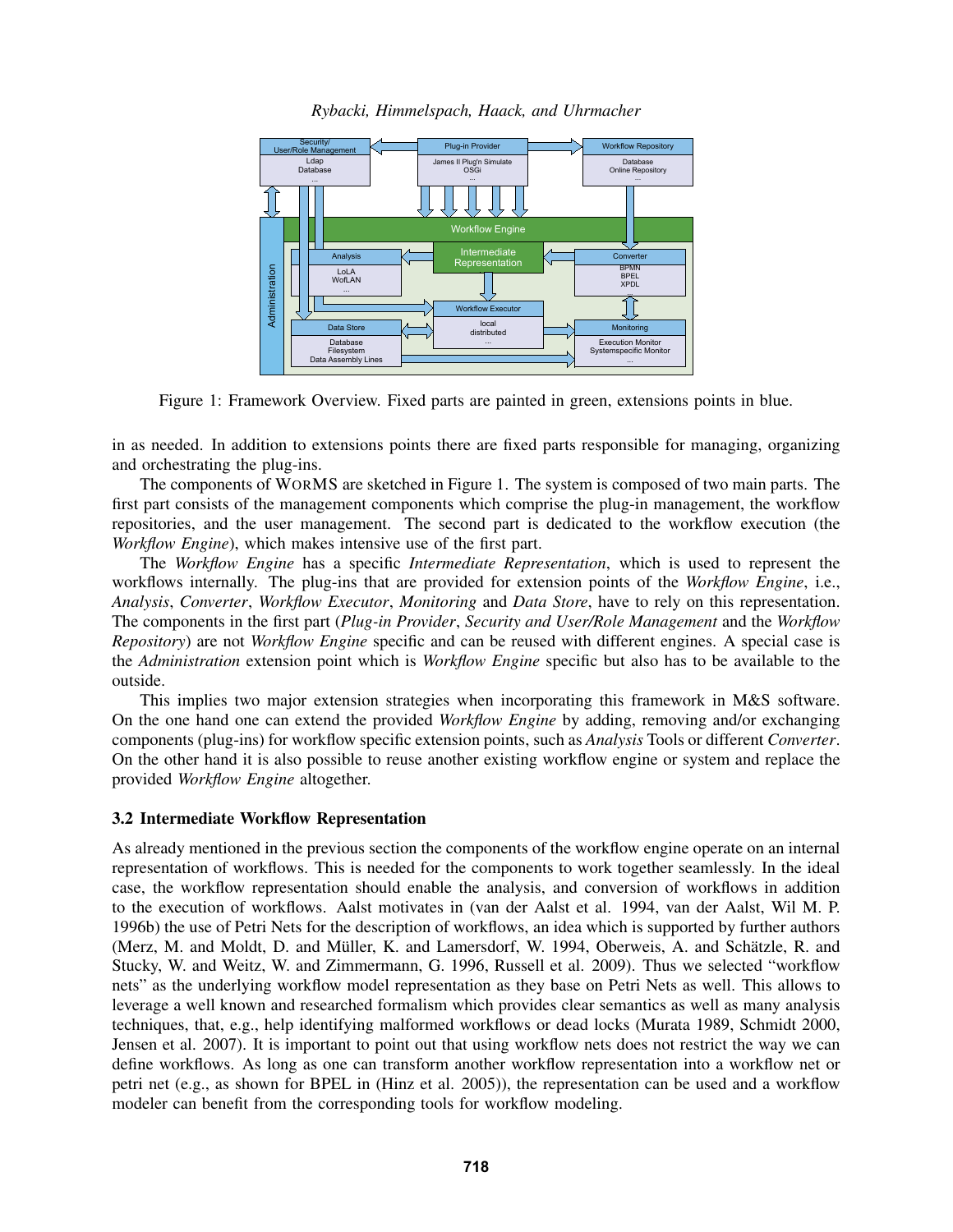# 3.3 Parts of WORMS

WORMS is based on different well separated parts which we will explain herein in more detail. When defining the parts the requirements, presented in Section 2.3, have to be taken into account. Their relation is given in Section 3.4.

- *Workflow Engine* The provided *Workflow Engine* is the central component organizing the execution of a workflow. For instance if the workflow model provided by the *Workflow Repository* is not in the used intermediate format, it will use an appropriate *Converter* (if present) to transform the workflow model into the intermediate format. Additionally, if required, it can also initiate an analysis of the model using one of the provided tools through the *Analysis* extension point. After the conversion (and successful analysis), the *Workflow Engine* instantiates the model and passes it to a *Workflow Executor*, which selects an executor according to the available infrastructure. Further, the engine uses a *Security and User/Role Management* implementation to embed security requirements, e.g., restricting workflow execution to a specific user group.
- **Converter** Since all the plug-ins work on an intermediate workflow representation, workflows need, if not already in the intermediate format, to be converted into this representation. This allows to model and describe workflows in any way, with any tool in any language such as XPDL or BPEL as long as there is a converter present. By allowing different workflow representation existing tooling can be leveraged and existing workflows could be reused or migrated.
- This provides means to help to fulfill *Scalability* and *Collaborations & Delegation* requirements. *Workflow Executor* By delegating the actual execution of a workflow to the *Workflow Executor* it is possible to exchange the executor executing a given workflow. There might be an executor that can distribute the execution over a network, e.g., to combine processing resources, whereas another executor might execute the workflow locally.

Having different executors is therefore helpful to support different kinds of execution scenarios. For instance the *Collaborations & Delegations* or *Detached execution* requirement for scientific workflows can be achieved by an executor supporting a networking structure, the execution on different platforms, the transfer of a running workflow from one machine to another, and/or the detached execution of a workflow/task. As security is important here as well, the executor should employ the *Security and User/Role Management* implementation to ensure access restrictions while executing the workflow.

*Data Store* The execution of workflows might imply the need to pass data from one task to the next. In addition data about the execution has to be recorded, e.g., which task did start when, how long did it take, did any errors occur, what has been used to execute the task, and so on. This information is required to document the execution and thus to repeat the execution of workflows.

These tasks are handled by the *Data Store*. Alternative implementations of the data storage can provide solutions dedicated to certain usage scenarios. For instance there can be an implementation based on e.g., Data Assembly Lines (Zinn et al. 2009) or databases.

The *Data Store*, in combination with the *Security and User/Role Management* component has to provide only the information which is actually accessible by a specific task and a specific user/role to ensure consistency and security. As the amount and type of data to be stored might vary from workflow to workflow it has to provide a robust data management. Together with the opportunity

to use alternative implementations this allows for the required scalability.<br>Security and User/Role Management An implementation for this extension An implementation for this extension point takes care of authentication, authorization and user/role management. It has to be reusable by all those plug-ins provided for the framework needing security and user or role management.

One could implement such a plug-in based on Kerberos (Miller, S. P. and Neuman, B. C. and Schiller, J. I. and Saltzer, J. H. 1987) for authentication and authorization and LDAP (Koutsonikola 2004) for user management and therefore incorporate existing and widely adapted technologies. An implementation for the *Security and User/Role Management* extension point might allow the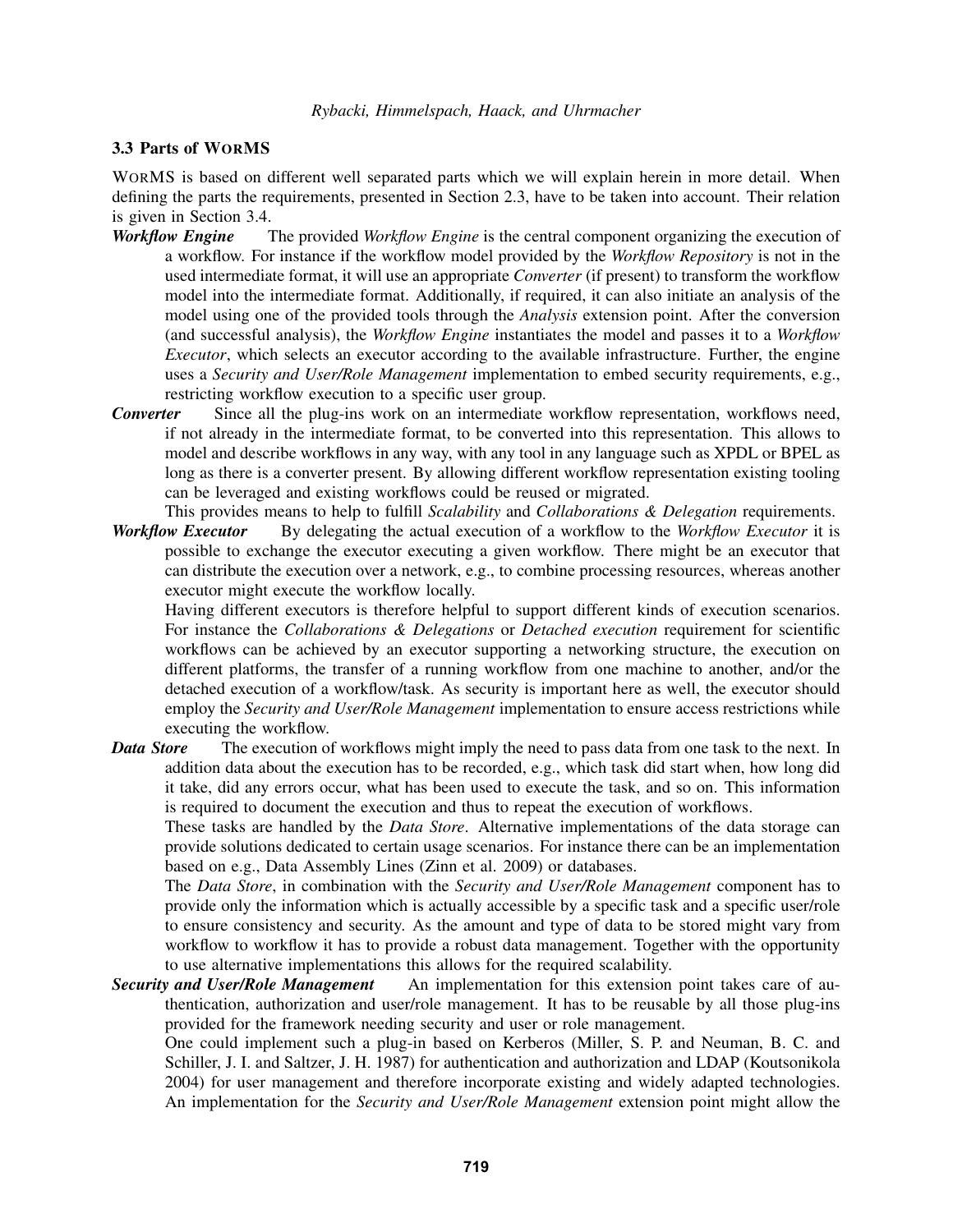exchange of any of its subparts by providing further extension points, which can be exploited to integrate, e.g.,, a database-based user management in combination with the existing authentication and authorization elements.

- *Analysis* A benefit of using a formal *Intermediate Representation* as internal workflow representation, is the availability of analysis methods for it. By providing analysis capabilities the quality of workflows and/or their refinement can be enhanced and supported. For example, this can help to verify a given workflow similar to the method used in (Wynn et al. 2007, Mao 2010, Zha et al. 2010, Weisbach and Zimmermann 2010). Examples for such plug-ins are wrapper for LoLA (Schmidt 2000) or WofLAN (Verbeek and Aalst 2000). This allows to reuse existing research on model checking performed on Petri Nets.
- *Monitoring* The *Monitoring* extension point is a key element of the framework because its implementations will track, trace and document what, when, where, and how things are done while executing a workflow. The results are then used for auditing, reengineering and profiling or for documentation, provenance and reproducibility of workflow executions. Important to note is, that although tracking the workflow execution is enough for auditing and profiling, for provenance and reproducibility also the used system, machine, and software components have to be tracked.

So by providing workflow and system specific components provenance and documentation can be achieved at virtually any level of detail. For instance by providing a dedicated monitoring component for a specific M&S system more information of the workflow execution can be recorded, such as used model or simulation parameters, events, or used software components, e.g., random number generators and event queues.

In addition based on the information collected workflows can be checked, reengineered, profiled, and improved (Park and Kim 2010, Accorsi and Wonnemann 2010). Furthermore the information can also be used to profile, verify and improve the used *Workflow Executor*.

However the most important factor is the provenance and reproducibility aspect which helps to ensure quality and credibility of the product generated by the monitored workflow (Wong et al. 2005, Davidson and Freire 2008, Missier et al. 2008, Miles et al. 2008).

- *Administration* This component type supports controlling and administrating different aspects of the Workflow Framework. It can control, e.g., pause, stop, and restart running and scheduled workflows. Another task is the administration of the security, e.g., adding or removing users, map them to roles and change privileges.
- *Workflow Repository* An important part of the framework poses the Workflow Repository. It holds all available workflows as well as additional meta data, such as workflow version, previous versions, descriptions, productivity indicators (valid, broken, analyzed, and so on) By using a repository the history and evolution of a workflow can be captured. In addition it is necessary from the provenance and reproducibility point of view to have access to used workflows even though there might be a newer and improved version of that workflow.
- *Plug-in Provider* Any implementation for the *Plug-in Provider* extension point has to provide the management of the plug-ins installed for WORMS. So the *Plug-in Provider* is a plug-in system abstraction. In our implementation of WORMS the *Plug-in Provider* is implemented for the plug'n simulate mechanism of JAMES II. However, to work with a M&S software using, e.g., OSGi (Alliance 2003) a specific *Plug-in Provider* based on OSGi is needed. Thus instead of using JAMES II, WORMS can work with any other M&S software willing to integrate workflows, documentation, and provenance into their product.

WORMS additionally provides an internal plug-in mechanism which is used to handle the plug-ins provided with WORMS such as basic converters, executors and datastores. The *Plug-in Provider* acts in combination with the internal mechanism to provide plug-ins that are not part of WORMS, e.g., plug-ins that are M&S system specific. The internal mechanisms also works as fallback solution in case a M&S system does not use a plug-in system.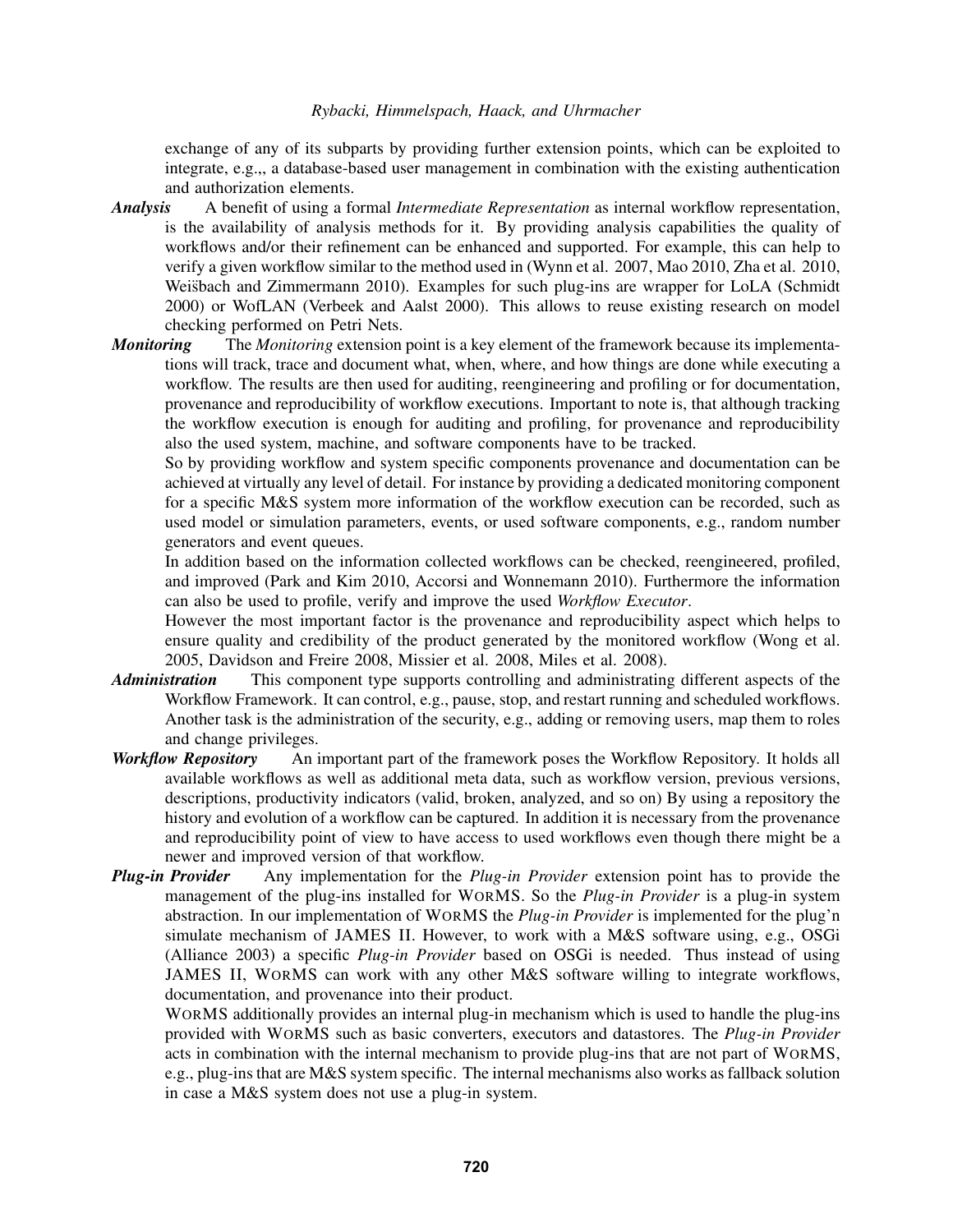| Requirement                   | <b>Components</b>                                                         |
|-------------------------------|---------------------------------------------------------------------------|
| Scalability                   | Data Store, Workflow Executor, Converter                                  |
| User-interaction              | Workflow Executor, Security and User/Role Management, Ad-<br>ministration |
|                               |                                                                           |
| Detached execution            | Workflow Executor, Data Store, Security and User/Role Manage-             |
|                               | ment, Workflow Repository                                                 |
| Reliability & fault-tolerance | Monitoring, Data Store, Analysis                                          |
| Data Provenance               | Monitoring, Data Store                                                    |
| Smart reruns                  | Monitoring, Workflow Executor                                             |
| Workflow Monitoring & Control | Administration, Monitoring                                                |
| <b>Workflow Roles</b>         | Security and User/Role Management                                         |
| Collaborations & Delegation   | Workflow Executor, Data Store, Converter                                  |
| <b>System Stability</b>       | Workflow Engine, Workflow Executor, Monitoring, Analysis, Data            |
|                               | <b>Store</b>                                                              |
| Data Security                 | Data Store, Security and User/Role Management                             |

#### Table 1: Mapping of the parts of WORMS to requirements.

#### 3.4 M&S workflow requirements and WORMS

Table 1 gives a quick overview on which part of WORMS helps to address which of the requirements of a workflow system for M&S.

Our current implementation of WORMS does not yet provide implementations of all the functionalities described above. We currently focus on the execution and documentation of M&S workflows, and the support of different user roles, i.e., modeling expert, simulation expert and validation expert. So right now, e.g., neither specific security measures nor a distributed execution (e.g., by providing different executors) are supported. WORMS comes with a *Workflow Executor* implementation supporting local execution of workflows, LoLA (Schmidt 2000) integration for *Analysis*, a file and database based *Security and User/Role Management* implementation, a memory based *Data Store*, a file based *Workflow Repository*, a basic XPDL and BPMN *Converter* and a *Monitoring* implementation that tracks the execution of a workflow.

Additionally through the integration into JAMES II as described in Section 3.5, a *Plug-in Provider* for JAMES II's plug-in system and a special *Monitoring* implementation, that records JAMES II specific information for each workflow step exist.

Having these implementations available in WORMS the requirements *Data Provenance*, *User-interaction*, *Workflow monitoring & control* and *Workflow Roles* can already be met. *System Stability* and *Reliability & fault-tolerance* are met partially, another *Data Store* not relying entirely on the system memory would be needed here.

## 3.5 Integration into JAMES II

The experimentation layer of JAMES II has been designed to incorporate many different techniques usable/used for experiments with models (Himmelspach et al. 2008, Ewald et al. 2008). From a software engineering point of view the experimentation layer can be described as an implementation of the skeleton pattern (Gamma et al. 1995).

The experiment skeleton defines the fixed workflow for experiments JAMES II can support (which include parameter scans, optimization, and validation experiments). Although the experimentation layer supports all these (and although you can use any of the alternatives available per option) the current implementation has a number of drawbacks:

The fixed execution strategy prevents an easy extension for unforeseen experiments.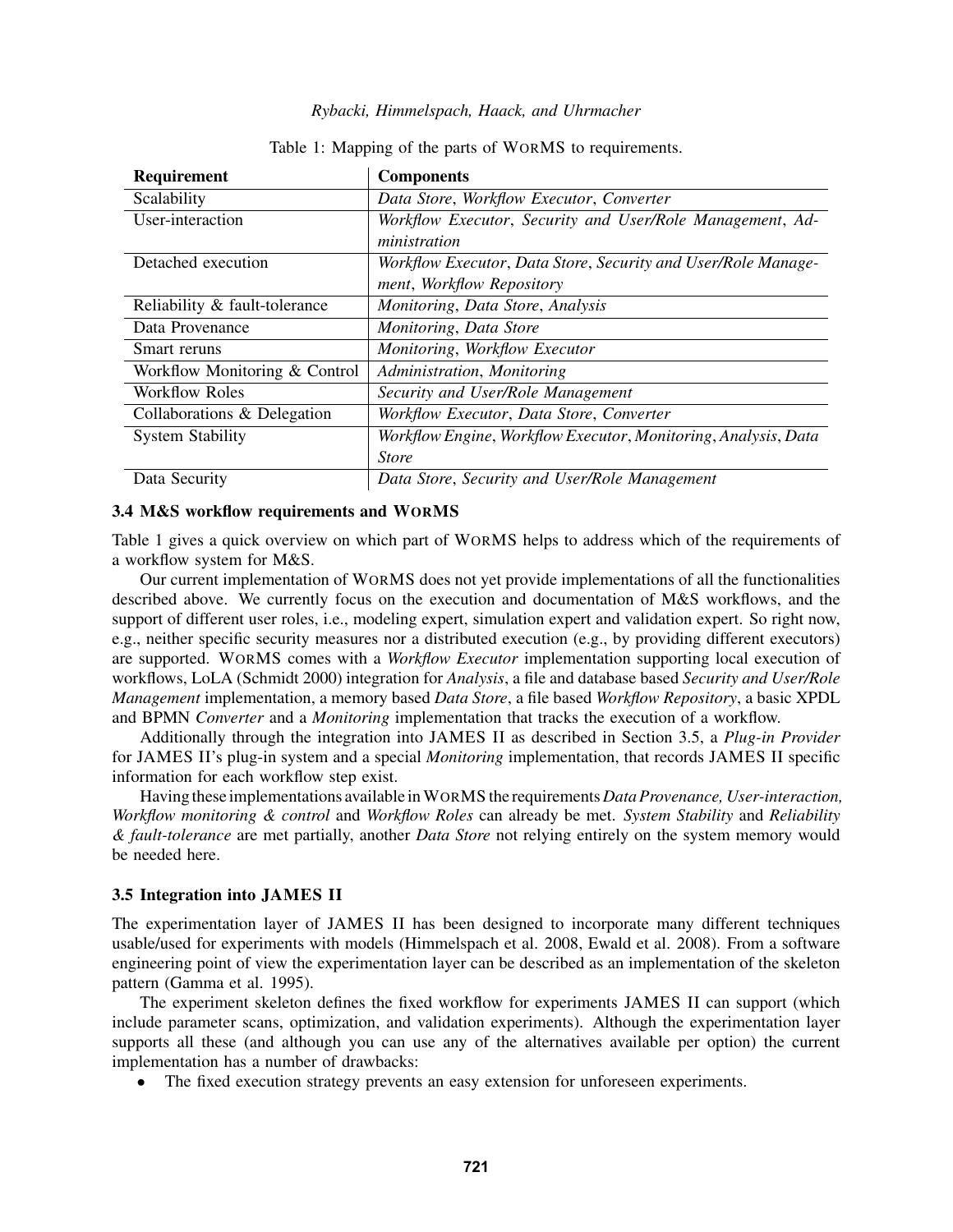



Figure 2: Workflow for the Evaluation of Simulation Models in JAMES II.

- The experiment is a black box from the point of view of the workflow for the M&S study it is used in.
- Documentation features have to be integrated into the current experimentation layer based on the skeleton and they might not fit too well to the corresponding features of the enclosing workflow environment.
- Detailed control and resilience functions and state views have to be implemented solely for the experimentation layer.
- The experiment workflows cannot be easily stored using one of the emerging repositories for workflows (Roure et al. 2008).
- The initialization of the experiment has to be done via a single interface (containing lots of methods, hard to adapt).
- There is no support for roles thus anyone having access to an instance of the experiment has full access.

By replacing the existing experimentation layer with WORMS and the definition of the experiment skeleton with a workflow, the above drawbacks are addressed. Little effort had to be made to integrate WORMS into JAMES II, only a few JAMES II specific components had to be created others have been reused without adaption. The following plug-ins were created specifically for JAMES II and basically represent what has to be created for other M&S systems when integrating this framework.

The first plug-in that needed to be realized was the implementation of a *Plug-in Provider* for the plug'n simulate architecture of JAMES II. This way it is possible to add additional components for the framework using JAMES II.

Secondly a *Monitoring* component had to be created to record system specific information mandatory for ensuring reproducibility and provenance. This component provides information which JAMES II plug-ins (with their parameters) were used during each workflow step, e.g., the used random number generator and its seed.

Thirdly the workflows itself had to be created and specified according to JAMES II because each task in the workflow has to map to a task or function in JAMES II.

# 4 MODEL EVALUATION EXPERIMENT

To give a better understanding of how the framework works in JAMES II, the following model evaluation experiment is shown. As test case we employ a model that describes spatial membrane dynamics. The aim of the biological model is to study the diffusion of membrane integral proteins (proteins attached to the plasma membrane) with respect to lipid rafts dynamics.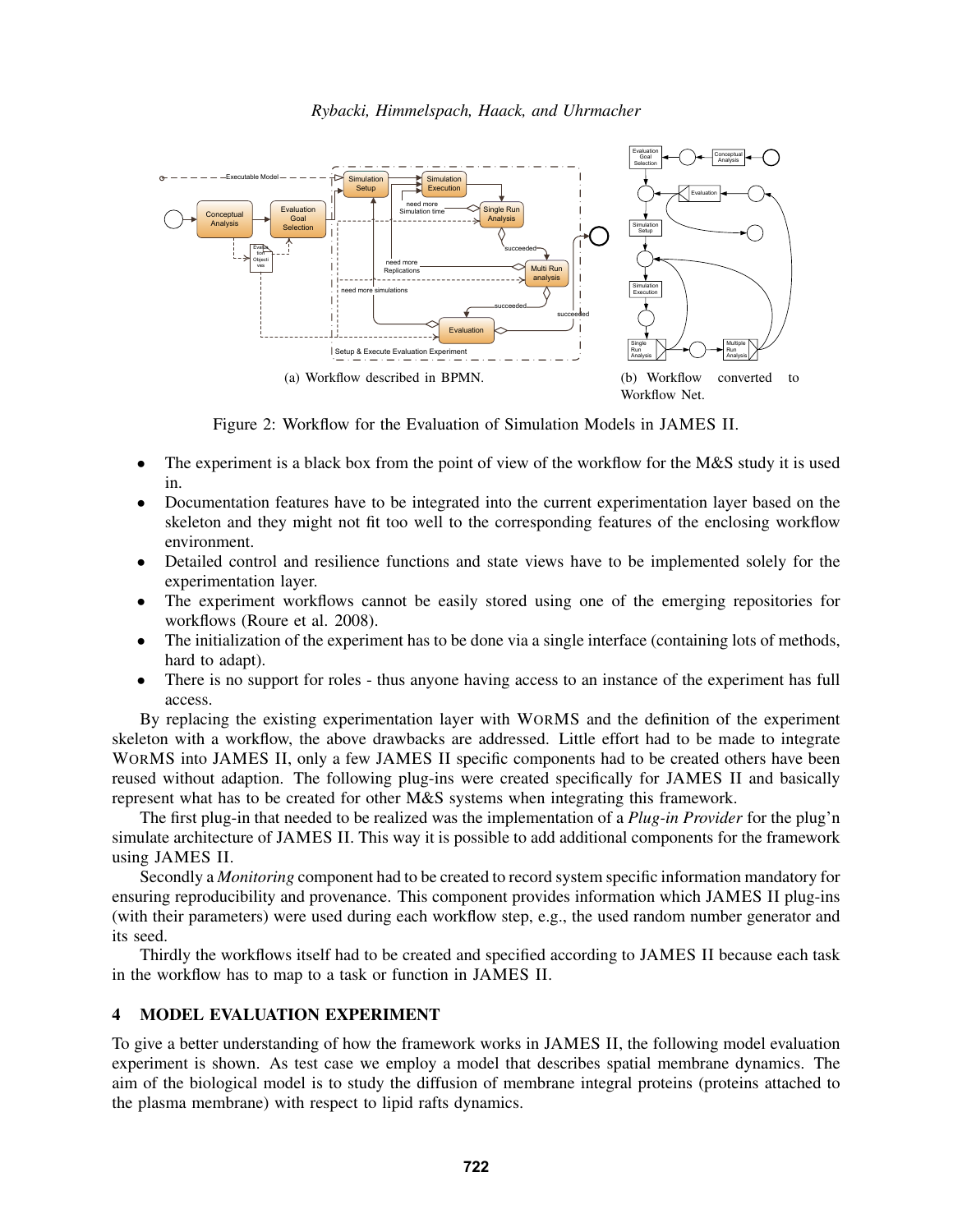

(a) Steps and Components within the framework during evaluation.

(b) Report for evaluation experiment.

Lipid rafts are specific membrane structures, that affect the diffusion of membrane integral proteins. Therefor their spatial dynamics is of peculiar interest for biologists. Based on the simulation study by Nicolau et al. (2006), a simplified membrane model was implemented using a cellular automaton. For the given simulation study the main objective is to determine protein collision rates with respect to specific lipid raft characteristics. However, therefore different sets of lipid raft parameters, including raft size, fluidity (i.e., diffusion coefficients of proteins within lipid rafts) or affinity (i.e., rejection probabilities of proteins for entering and leaving lipid rafts) have to be defined as well as global parameters like membrane size or protein/raft concentration. Further the objective includes simulation constraints like confidence and accuracy, that determine the number of time steps (simulation time), such that the steady state is reached and the number of replications, such that certain accuracy is given, respectively.

For the evaluation experiment the evaluation workflow in Figure 2 is used. The execution of the workflow with respect to WORMS is depicted in Figure 3(a). After initializing the needed components provided by the *Plug-in Provider*, the workflow shown in Figure 2(a) and provided by the *Workflow Repository* has to be converted into the intermediate representation that all the other components understand. This is achieved by using a BPMN converter. Figure 2(b) shows the resulting workflow net which is then passed to the *Workflow Executor*, for execution. It follows a loop of steps within the *Workflow Executor* involving the *Data Store* to store output and load input data for each workflow step, executing the workflow step, as well as the notification of available *Monitoring* components, which record execution data ("Execution Monitor") and simulation specific data ("JAMES II Monitor"). The "Execution Monitor" collects information such as start and end time of the current workflow step, which *Workflow Executor* and *Data Store* was used, which workflow step was executed and what was the execution status, e.g., successful, with error or aborted. This way a trace of the executed workflow is constructed. Additionally the "JAMES II Monitor" collects M&S specific information. In this case, this would be the defined objectives, executed parameter configurations, which include used random number generators and seeds, used models, used simulation algorithm, and their parameters as well as results of the analysis steps.

After reaching the end of the workflow execution the *Workflow Executor* finishes, notifies the *Workflow Engine*, and the experiment finishes.

With only the evaluation results it is not possible to reproduce them and it would not be possible to compare the generated results with results generated with, e.g., another version of the model. By employing WORMS and its monitoring capabilities it is easy not only to reproduce the experiment but also to envision it. For instance as shown in Figure 3(b) it is possible to trace a workflow execution and to visualize how often a certain path was taken. The red path shows the simulation step cycle, the green path represents the replication cycle and the blue path is responsible for the different parameter configurations to evaluate. A path indicates the average cycle count by its width, e.g., that there were in average more simulation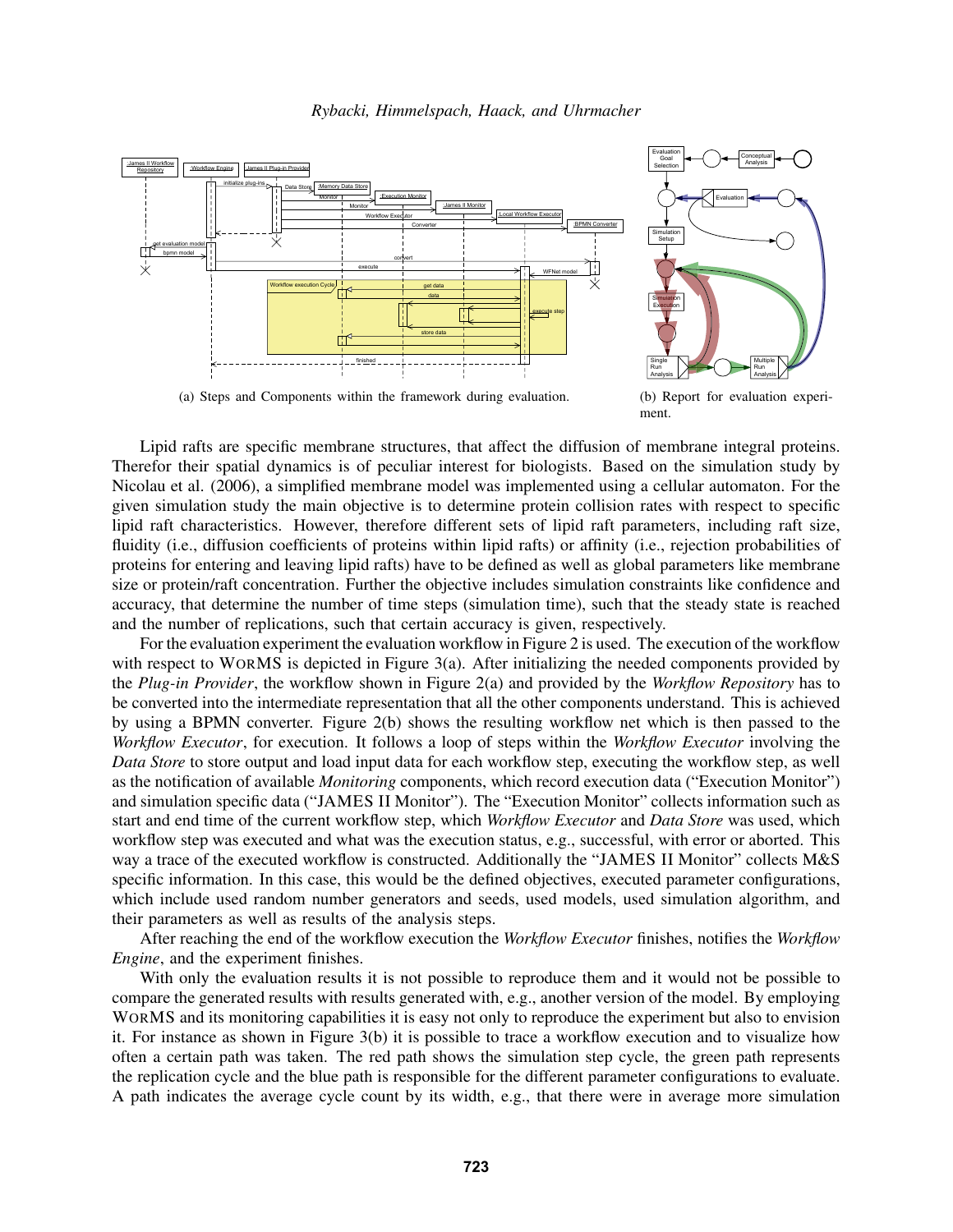steps than replications and more replications than parameter configurations. Additionally more information regarding the accuracy and confidence of the generated evaluation results is available provided by the "JAMES II Monitor".

There is even more information directly extractable from the data provided by WORMS, e.g., it is possible to create statistics of used simulation steps, replications for each parameter configuration or whether a specific simulation algorithm or random number generator was used.

# 5 SUMMARY

Motivations and concepts behind WORMS, a framework that supports the use of workflows in M&S software, have been presented. WORMS pursues a plug-in based design. A strict separation of concerns makes different parts of WORMS responsible for achieving different requirements for workflow support in M&S, e.g., *Monitoring* and *Data Store* to provide *Data Provenance* and the *Workflow Executor* and *Security and User/Role Management* for *User-interaction* whereas the latter is also responsible for supporting *Workflow Roles*. By using workflow nets as intermediate workflow representation and providing converter capabilities for other representations WORMS provides integrated means for verifying and analyzing workflows, which supports the creation and redefinition of workflows which in return will lead to higher quality workflows for M&S.

Thus WORMS on the one hand supports and assists the creation and redefinition of workflows and on the other hand it presents an architecture which is used to execute M&S workflows which guides and assists M&S scientist and produces reproducible and documented results.

The current implementation is only a prototype and needs to be refined and further tested in diverse case studies. Thereby, we will generate the basis of a workflow repository. After that the next step will be to integrate WORMS into other M&S software and thus to prove WORMS reusability and the value of the workflows defined. Given the set of defined workflows for M&S it will be also interesting to use an existing workflow management system and replace the current *Workflow Engine* and evaluate both approaches. Furthermore the support for adaptive workflows is an ongoing research field (Klein et al. 2000, van der Aalst et al. 2000, Rahaman et al. 2009). Future work will evaluate whether adaptive workflows are a valuable way of describing workflows in M&S and whether they can be integrated and supported with the current framework.

The analysis and interpretation of and report generation from information generated by the *Monitoring* components and the evaluation and investigation of their visual presentation is also a challenging part of future work.

#### ACKNOWLEDGMENTS

This research is supported by the DFG (German Research Foundation).

## **REFERENCES**

- Accorsi, R., and C. Wonnemann. 2010. "Auditing Workflow Executions against Dataflow Policies". In *Business Information Systems*, edited by W. Abramowicz, R. Tolksdorf, W. Aalst, J. Mylopoulos, N. M. Sadeh, M. J. Shaw, and C. Szyperski, Volume 47 of *Lecture Notes in Business Information Processing*, 207–217. Springer Berlin Heidelberg.
- Alliance, O. 2003. *Osgi Service Platform, Release 3*. IOS Press, Inc.
- Balci, O. 1990, December. "Guidelines for successful simulation studies (tutorial session)". In *Proceedings of the 1990 Winter Simulation Conference*, edited by O. Balci, R. P. Sadowski, and R. E. Nance, 25–32. Piscataway, New Jersey: Institute of Electrical and Electronics Engineers, Inc.
- Dalle, O., J. Ribault, and J. Himmelspach. 2009, December. "Design considerations for m&s software". In *Proceedings of the 2009 Winter Simulation Conference*, edited by M. D. Rossetti, R. R. Hill,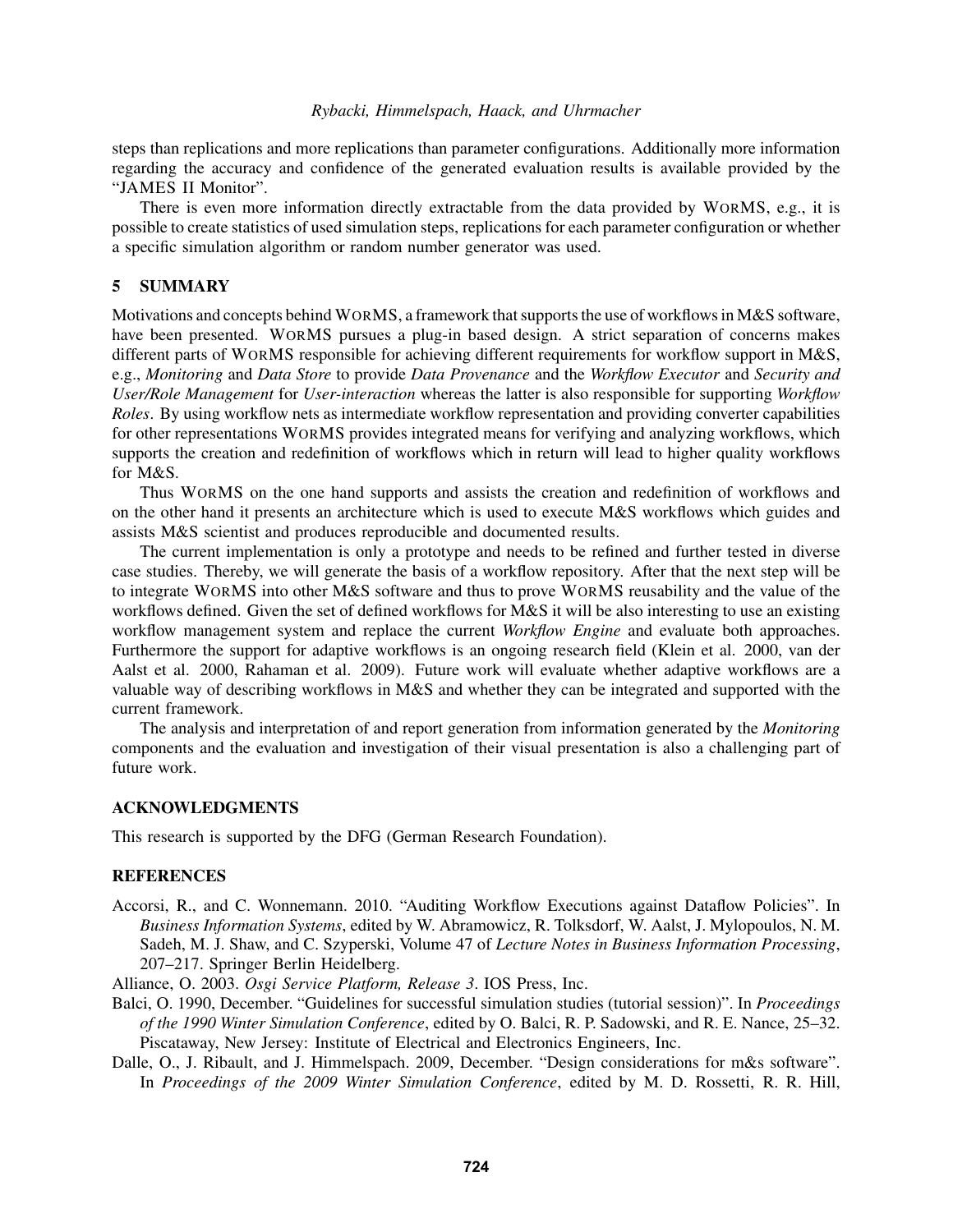B. Johansson, A. Dunkin, and R. G. Ingalls, 944–955. Piscataway, New Jersey: Institute of Electrical and Electronics Engineers, Inc.

- Davidson, S. B., and J. Freire. 2008, June. *Provenance and scientific workflows*. New York, New York, USA: ACM Press.
- Dumas, M., and A. ter Hofstede. 2001. "UML Activity Diagrams as a Workflow Specification Language". In *«UML» 2001 — The Unified Modeling Language. Modeling Languages, Concepts, and Tools*, edited by M. Gogolla and C. Kobryn, Volume 2185 of *Lecture Notes in Computer Science*, 76–90. Springer Berlin / Heidelberg. 10.1007/3-540-45441-1\_7.
- Ellis, C. A., and G. J. Nutt. 1993. "Modeling and Enactment of Workflow Systems". In *Proceedings of the 14th International Conference on Application and Theory of Petri Nets*, 1–16. London, UK: Springer-Verlag.
- Ewald, R., J. Himmelspach, M. Jeschke, S. Leye, and A. M. Uhrmacher. 2010, January. "Flexible experimentation in the modeling and simulation framework JAMES II–implications for computational systems biology.". *Briefings in bioinformatics* 11 (3): 290–300.
- Ewald, R., J. Himmelspach, and A. M. Uhrmacher. 2008, June. "An Algorithm Selection Approach for Simulation Systems". In *2008 22nd Workshop on Principles of Advanced and Distributed Simulation*, 91–98. Rome, Italy: Ieee.
- Gamma, E., R. Helm, R. Johnson, and J. Vlissides. 1995. *Design patterns: elements of reusable objectoriented software*. Addison-Wesley Professional.
- Gil, Y., E. Deelman, M. Ellisman, T. Fahringer, G. C. Fox, D. Gannon, C. Goble, M. Livny, L. Moreau, and J. Myers. 2007, December. "Examining the Challenges of Scientific Workflows". *Computer* 40 (12): 24–32.
- Himmelspach, J., R. Ewald, and A. M. Uhrmacher. 2008, December. "A flexible and scalable experimentation layer". In *Proceedings of the 2008 Winter Simulation Conference*, edited by S. J. Mason, R. R. Hill, L. Moench, O. Rose, T. Jefferson, and J. W. Fowler, WSC '08, 827–835. Piscataway, New Jersey: Institute of Electrical and Electronics Engineers, Inc.
- Himmelspach, J., and A. M. Uhrmacher. 2007. "Plug'n Simulate". In *40th Annual Simulation Symposium (ANSS'07)*, 137–143: IEEE.
- Hinz, S., K. Schmidt, and C. Stahl. 2005, September. "Transforming BPEL to Petri Nets". In *Proceedings of the Third International Conference on Business Process Management (BPM 2005)*, edited by W. M. P. van Der Aalst, B. Benatallah, F. Casati, and F. Curbera, Volume 3649 of *Lecture Notes in Computer Science*, 220–235: Springer-Verlag.
- Hollingsworth, D. 1995. "WfMC: Workflow Reference Model". Specification, Workflow Management Coalition.
- Jensen, K., L. M. Kristensen, and L. Wells. 2007, March. "Coloured Petri Nets and CPN Tools for modelling and validation of concurrent systems". *International Journal on Software Tools for Technology Transfer* 9 (3-4): 213–254.
- Juric, M. B. 2006, January. *Business Process Execution Language for Web Services BPEL and BPEL4WS 2nd Edition*.
- Klein, M., C. Dellarocas, and A. Bernstein. 2000. "Introduction to the Special Issue on Adaptive Workflow Systems". *Computer Supported Cooperative Work (CSCW)* 9 (3): 265–267.
- Koutsonikola, V. 2004, September. "LDAP: Framework, Practices, and Trends". *IEEE Internet Computing* 8:66–72.
- Kurkowski, S. 2006. *Credible Mobile Ad Hoc Network Simulation-Based Studies*. Phd thesis, Colorado School of Mines.
- Law, A. M., and D. M. Kelton. 2007. *Simulation modeling and analysis*. 4 ed. McGraw-Hill International.
- Ludäscher, B., I. Altintas, C. Berkley, D. Higgins, E. Jaeger, M. Jones, E. A. Lee, J. Tao, and Y. Zhao. 2006. "Scientific workflow management and the Kepler system: Research Articles". *Concurr. Comput. : Pract. Exper.* 18 (10): 1039–1065.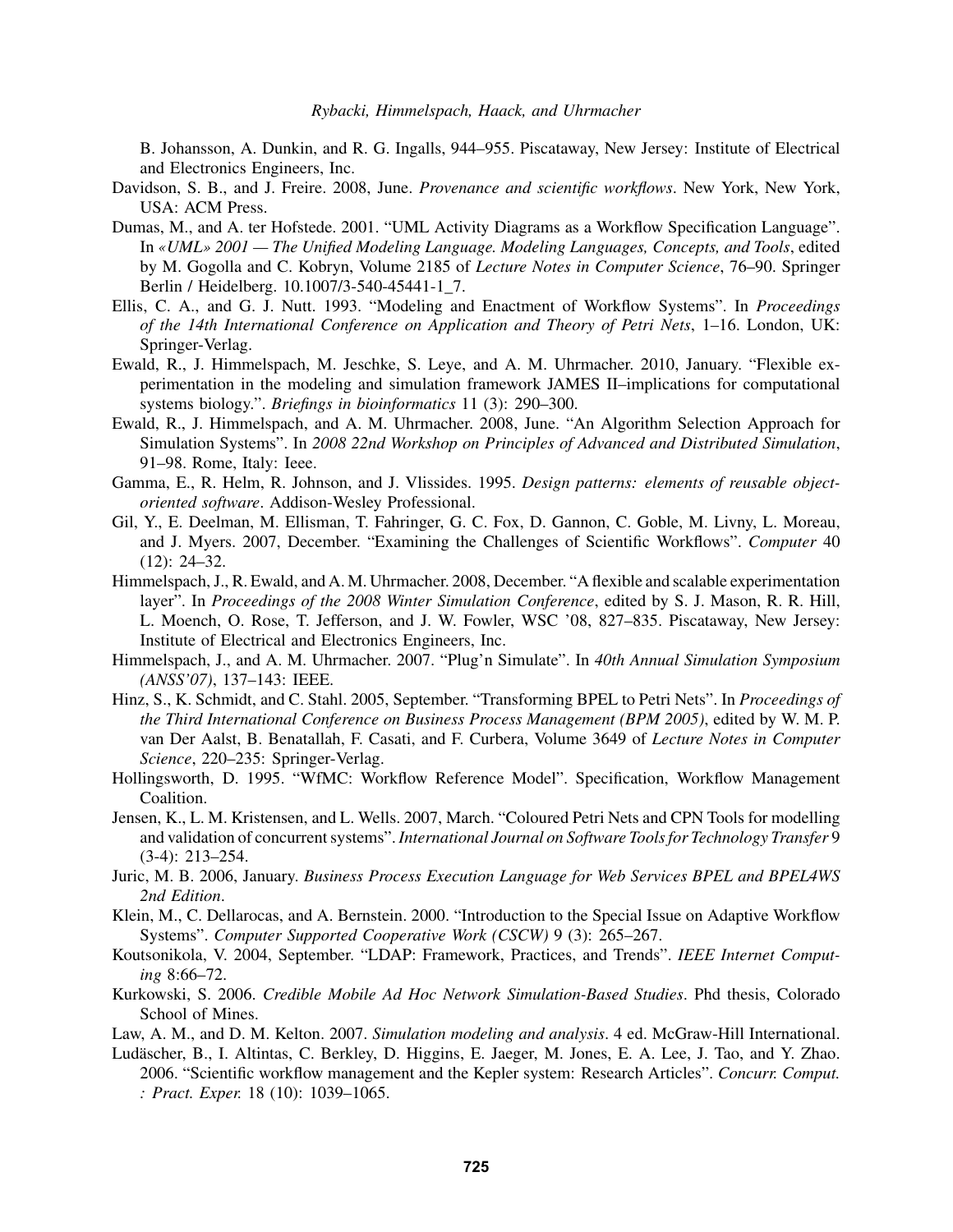- Mao, C. 2010, November. "Control Flow Complexity Metrics for Petri Net-based Web Service Composition". *Journal of Software* 5 (11): 1292–1299.
- Merz, M. and Moldt, D. and Müller, K. and Lamersdorf, W. 1994. "Workflow Modeling and Execution with Coloured Petri Nets in COSM".
- Miles, S., P. Groth, E. Deelman, K. Vahi, G. Mehta, and L. Moreau. 2008. "Provenance: The Bridge Between Experiments and Data". *Computing in Science and Engineering* 10:38–46.
- Miller, S. P. and Neuman, B. C. and Schiller, J. I. and Saltzer, J. H. 1987. "Kerberos authentication and authorization system".
- Missier, P., S. Embury, and R. Stapenhurst. 2008. "Provenance and Annotation of Data and Processes". Chapter Exploiting Provenance to Make Sense of Automated Decisions in Scientific Workflows, 174– 185. Berlin, Heidelberg: Springer-Verlag.
- Murata, T. 1989, April. "Petri nets: Properties, analysis and applications". In *Proceedings of the IEEE*, Volume 77, 541–580.
- Nicolau, Dan V., J., K. Burrage, R. G. Parton, and J. F. Hancock. 2006. "Identifying Optimal Lipid Raft Characteristics Required To Promote Nanoscale Protein-Protein Interactions on the Plasma Membrane". *Mol. Cell. Biol.* 26 (1): 313–323.
- Oberweis, A. and Schätzle, R. and Stucky, W. and Weitz, W. and Zimmermann, G. 1996. "INCOME/WF - A Petri Net Based Approach to Workflow Management".
- Park, M.-J., and K.-H. Kim. 2010. "A Workflow Event Logging Mechanism and Its Implications on Quality of Workflows". *Journal of Information Science and Engineering* 26 (5): 1817–1830.
- Pawlikowski, K., H.-D. Jeong, and J.-S. Lee. 2002. "On credibility of simulation studies of telecommunication networks". *IEEE Communications Magazine* 40 (1): 132–139.
- Rahaman, M. A., Y. Roudier, and A. Schaad. 2009, September. *Document-Based Dynamic Workflows: Towards Flexible and Stateful Services*. SERVICES-2 '09. Washington: IEEE.
- Rodríguez, A., E. Fernández-Medina, J. Trujillo, and M. Piattini. 2011, February. "Secure Business Process Model specification through a UML 2.0 Activity Diagram Profile". *Decision Support Systems* 51 (3):  $446 - 465.$
- Roure, D. D., C. Goble, J. Bhagat, D. Cruickshank, A. Goderis, D. Michaelides, and D. Newman. 2008. "myExperiment: Defining the Social Virtual Research Environment". In *4th IEEE International Conference on e-Science*, 182–189: IEEE Press.
- Russell, N. C., W. M. P. van der Aalst, and A. H. M. ter Hofstede. 2009. "Designing a workflow system using coloured petri nets". *Lecture Notes in Computer Science : Transactions on Petri Nets and Other Models of Concurrency III* 5800:1–24.
- Rybacki, S., J. Himmelspach, E. Seib, and A. M. Uhrmacher. 2010, December. "Using workflows in M&S software". In *Proceedings of the 2010 Winter Simulation Conference*, edited by B. Johansson, S. Jain, J. Montoya-Torres, J. Hugan, and E. Yücesan, 535–545. Piscataway, New Jersey: Institute of Electrical and Electronics Engineers, Inc.
- Sargent, R. G., R. E. Nance, C. M. Overstreet, S. Robinson, and J. Talbot. 2006, December. "The simulation project life-cycle: models and realities". In *Proceedings of the 2006 Winter Simulation Conference*, edited by L. F. Perrone, F. P. Wieland, J. Liu, B. G. Lawson, D. M. Nicol, and R. M. Fujimoto, 863–871. Piscataway, New Jersey: Institute of Electrical and Electronics Engineers, Inc.
- Schmidt, K. 2000. "LoLA A Low Level Analyser". In *Application and Theory of Petri Nets 2000*, edited by M. Nielsen and D. Simpson, Volume 1825 of *Lecture Notes in Computer Science*, 465–474. Springer Berlin / Heidelberg. 10.1007/3-540-44988-4\_27.
- van der Aalst, Wil M. P. 1996a. "Structural Characterizations of Sound Workflow Nets".
- van der Aalst, Wil M. P. 1996b. "Three Good Reasons for Using a Petri-net-based Workflow Management System".
- van der Aalst, W. M. P., T. Basten, H. M. W. Verbeek, P. A. C. Verkoulen, and M. Voorhoeve. 2000. *Adaptive Workflow*, 63–70. Kluwer Academic Publishers.